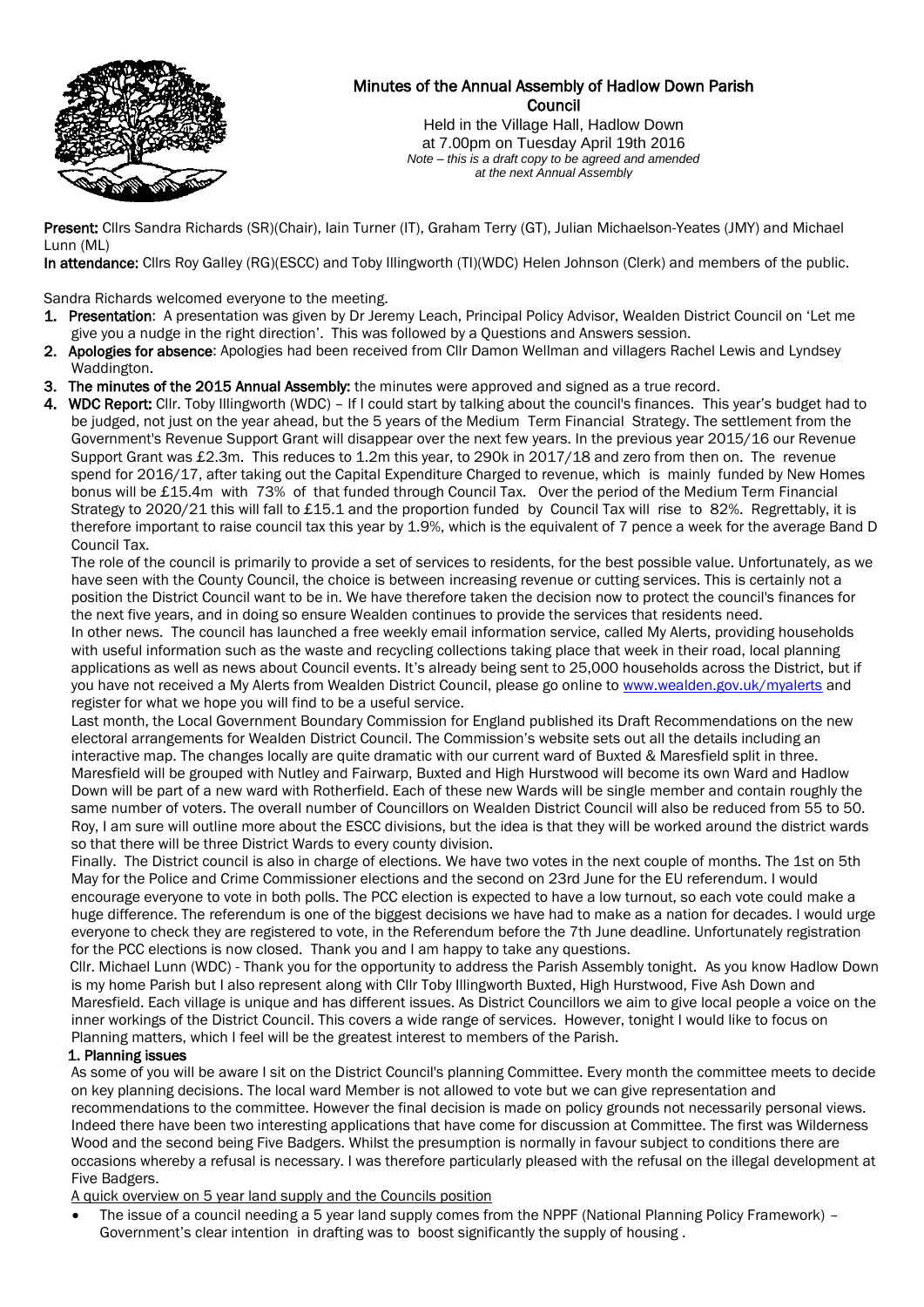- If we do not have a 5 year land supply we are at greater risk of unplanned development.
- We need to maintain a 5 year supply + 5% buffer. If we consistently under supply the buffer goes up to 20%.
- Our need is based on an objectively assessed housing need (an independent assessment workout on accepted guide lines).
- Currently we have a published figure that we need to deliver 735 dwellings per annum to cover our plan period 2013 2033.
- Currently the council does not have a 5 year land supply and has published a 4.28 figure. This does not include any duty to corporate figure and is purely based on our own housing market area.
- Unfortunately our current 4.28 years position is likely to worsen in the short term when we potentially have to consider a higher buffer due to continuing undersupply and a possible duty to corporate requirement. What does this mean in practice?
- Under para 49 of the NPPF the lack of a 5 year supply means relevant policies such as development boundaries, saved policies, protective policies i.e. AONB are significantly weakened and viewed as out of date.
- A recent landmark court of appeal judgement makes it very clear that planning authorities like Wealden (and we are in no way alone in not having a 5 year land supply) should grant permission for housing developments. Without strong grounds e.g. Habitat, drainage capacity or flooding issues, the Council will find refusing permission very hard to justify .
- The quicker WDC can get its local plan in place the easier it will be for the authority to resist unplanned development coming forward. The problem experienced by Wealden when they publish their housing need figures and are then caught by lack of a 5 year land supply has been recently identified by a ministerial working group in their final report. However, in the short to medium term the council is now vulnerable to uninvited housing schemes from developers given its 5 year position

 If you have any concerns on a specific planning application either for or against, it's always useful to copy in your local District Councillors or the Parish Clerk. We can't always support people's objections because we are constrained on planning policies which determine decisions.

 A member of the public raised a question about bed blocking and whether WDC's income needed to be raised. He was advised that the Community Infrastructure Levy would raise funds for infrastructure such as hospitals and schools.

- 5. ESCC Report: Cllr. Roy Galley (ESCC) County Council resources have been cut in recent years but it is still big business. Schools are funded directly by national Government and County simply passes the money on. These 4 slides explain the overall position [these appeared as a powerpoint presentation].
	- Major focus at ESCC recently-
	- The 3 counties of East Sussex, West Sussex and Surrey making a joint bid to government to take more powers particularly on funding infrastructure.
	- One stop shop business support and apprenticeships -700 work opportunities identified.
	- Good OFSTED report on school improvement and outcomes. No need to re-inspect the service.
	- Completion of Bexhill-Hastings Link Road at a cost of well over £100 million.
	- Work on Child Protection plans, Safe Place schemes for the vulnerable, and tackling domestic and sexual abuse.
	- A Better Care fund combining County and Health Service resources to establish integrated care.

#### Highways:

- New Highways Contract begins in May with Costain CH2M.
- 13,337 potholes fixed since January. Aim is to fix emergency ones in 24 hours and less dangerous in a month.
- Despite your scepticism, we have seen improvements on Wilderness Lane, Hastingford Lane, A272 near Curtains Hill etc

Information was given on the budget and where the funding comes from, also on the capital programme to 2017/18 which sets out the Council's investment plans to support its core services in the delivery of the promise to 2017/18. The capital programme includes new buildings, extensions, investments in roads and transport infrastructure and improvements to existing assets.

A member of the public questioned about ESCC no longer running schools and where the funding was coming from for new schools. RG confirmed that schools were still funded by the government and that the Community Infrastructure Levy would help fund new schools.

#### 6. Reports from Representatives:

- a. Mayfield Charities: Fiona Bickerton advised that the charity had distributed to 3 families in Hadlow Down at Christmas time. An electric chair had been provided to an elderly lady, funding had been given for 3 children from various schools to attend the Bowles Outdoor Centre and a microwave and fridge freezer had been given to an elderly couple. She had a leaflet on the Mayfield Trust that was available for anyone who was interested and advised that if anyone knew of someone needing support to speak to her.
- b. St Mark's School: Claire Rivers presented the following report:

 We were delighted at the start of the new academic year to be able to open our new classroom, very kindly named 'Rivers Den', for our reception children. We had been concerned about the larger numbers of children in our Y4/5/6 class and the new building has enabled us to separate the early years children, the Egglets, which have a very different curriculum, and to limit each of the remaining 3 classes to 2 year groups. The new class was funded by a government grant for church schools.

100% of our Y6 children in July, 2015, achieved a L4 in the SATs in reading, writing and maths, which was the national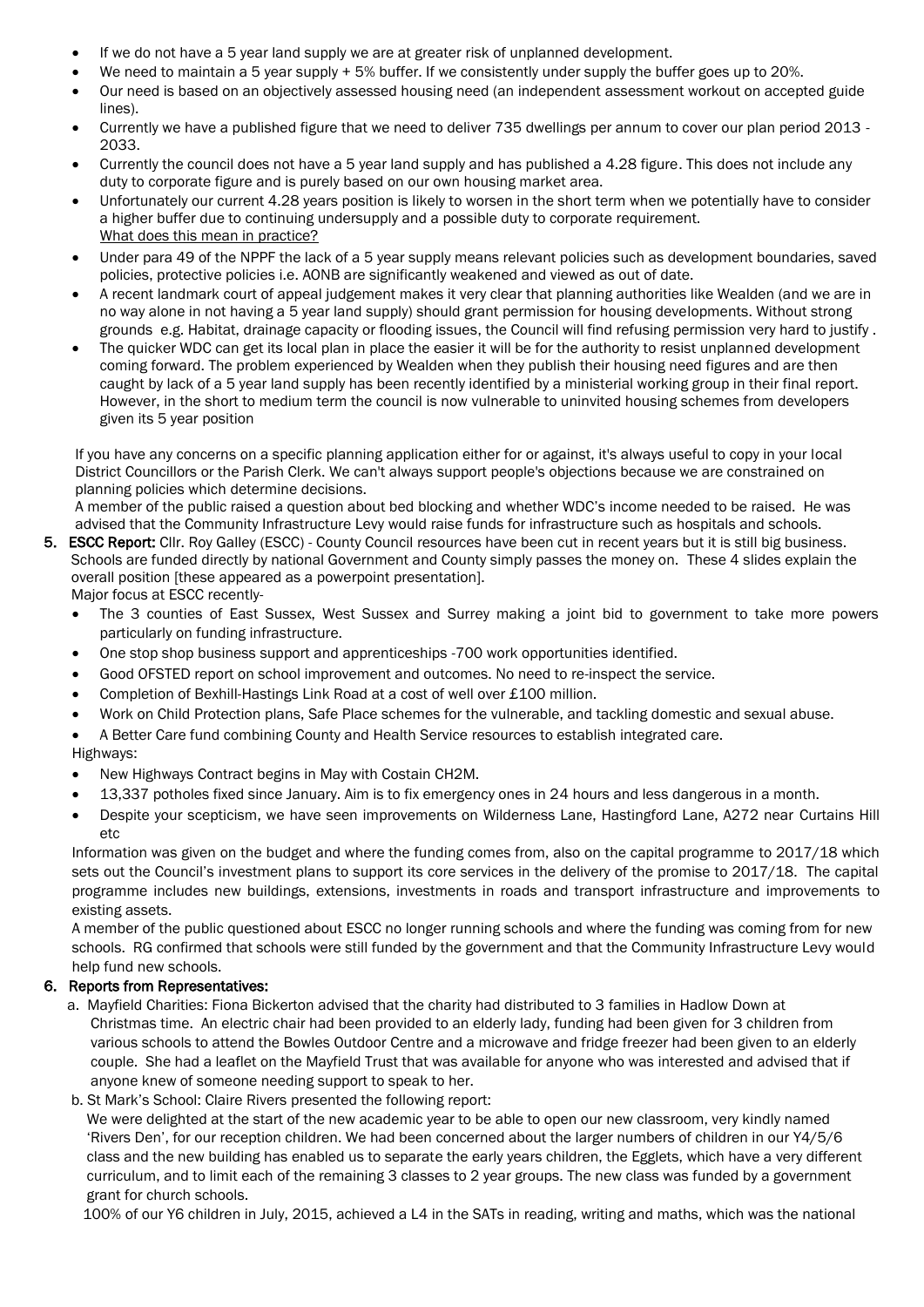standard. This was quite an achievement as 4 of that small cohort had been on the special needs register and had made significant progress.

 2016 has been an interesting, but challenging, year with the introduction of 'assessment without levels' and all schools have had to make decisions about how they will record, track and account for the progress of their children. I think we have managed to create manageable and effective systems to achieve this. This year we will see the new national curriculum tests for children at 7 and 11. When we showed the parents/governors examples of these tests many struggled to complete the 7 year old maths and the spelling, grammar and punctuation tests. A secondary teacher said that the 11 year old test had many aspects of the GCSE English test. Most schools are panicking this year that their children will struggle not having had a chance to cover all aspects of the new national curriculum.

 The Singapore maths/mastery approach in Y2 has been rolled out across the school has been highly successful with the children making significant progress. As one of the only schools in the country using these materials in mixed age classes we have been filmed by Oxford University Press and I have written a guidance paper for schools wishing to use this way of teaching in mixed age classes.

We continue as a DfE Teaching School which gives us special status and responsibilities for: initial teacher training; leadership programmes; research; professional development; and school to school support. We are pleased that one school we supported came out of special measures in just over 6 months and another achieved 'good' in their recent Ofsted inspection.

 Education is currently a turbulent world with talk of academies and the wonder, but also the dangers, of the internet. We are determined to stay positive and, whatever may prevail, we will continue to think of the individual needs of our St Mark's children, to provide them with: a stimulating broad and balanced curriculum, embracing current technology, that excites them to learn; to involve them in the community in which they live; and to become resilient, but sensitive, human beings prepared for the rich tapestry of life.

The Chair advised that the village were very proud of the school and the work being done there.

7. Financial report – The Clerk presented the report that appears at the end of these minutes. No questions were asked.

## 8. Reports from Councillors:

## a. Uckfield Railway Line Parishes Committee – Cllr. Michael Lunn.

- Items discussed by the Committee:
	- Platform lengthening
	- Crowborough Tunnel repairs
	- Extra carriages (due later this year)
	- Car parking issues
	- Ticket office closures
	- Poor rail service and communications
	- Opening of new Uckfield Station car park
	- Straightening of track to increase speeds along line
	- Problems with short formations
- Terminating services at Crowborough

#### New Economic Study:

- Chancellor announced in Autumn statement the £100k funding of a new economic study
- Consultants looking at much wider benefits of reopening line from Brighton through to Canary Wharf.
- Key issues
- Lewes / East Croydon /Canary Wharf/Gatwick
- Ashcombe Tunnel under South Downs
- Crossing Uckfield High Street
- Reopening line Lewes Uckfield
- Doubling track
- Electrification of line
- Study results due Autumn 2016
- Implications for residents / businesses
- Vision
- The vision is to connect expanding economic and population centres in London and the South East with a new electrified double track rail link, bringing businesses and communities closer together to drive sustained economic growth.

## b. Playing Field, Village Hall, Burial Ground and New Community Centre – Cllr. Graham Terry

Playing Field Committee - At the end of the year I took over responsibility for the Playing Field from Nathan so most of the activity took place whilst Nathan was the Parish Council representative. However, I have always maintained my interest in the Playing Field and I believe I am aware of what has happened in the last 12 months.

 The big event is the drainage project. Those of you who use the field for any purpose will be aware of how wet it gets during the winter. In recent years it has become so bad that the junior football teams that were using it could not do so and have left us. The Village Fayre has had to be cancelled or the date moved, and at Bonfire Night the mud has been unbelievable. Hence the drainage project. The Playing Field Committee, with a huge amount of help from Bob Lake, obtained the grants they needed to have the work done and the drainage work started last year, the first stage being the levelling of the upper field. Unfortunately, the field became so wet that the project could not continue and we are still waiting for the conditions to improve. The field at the moment is the wettest I have ever seen and I congratulate the Playing Field Committee in keeping the field as neat and tidy as it is despite the weather. Clearly, the Parish Council help in their financial costs such as the grounds maintenance and grass cutting.

 Village Hall Management Committee - Our booking clerk, Beatrice Felicite, had to stand down due to family commitments but we were very lucky that Ainsley Steel has stepped in and taken over the role. She is also active on the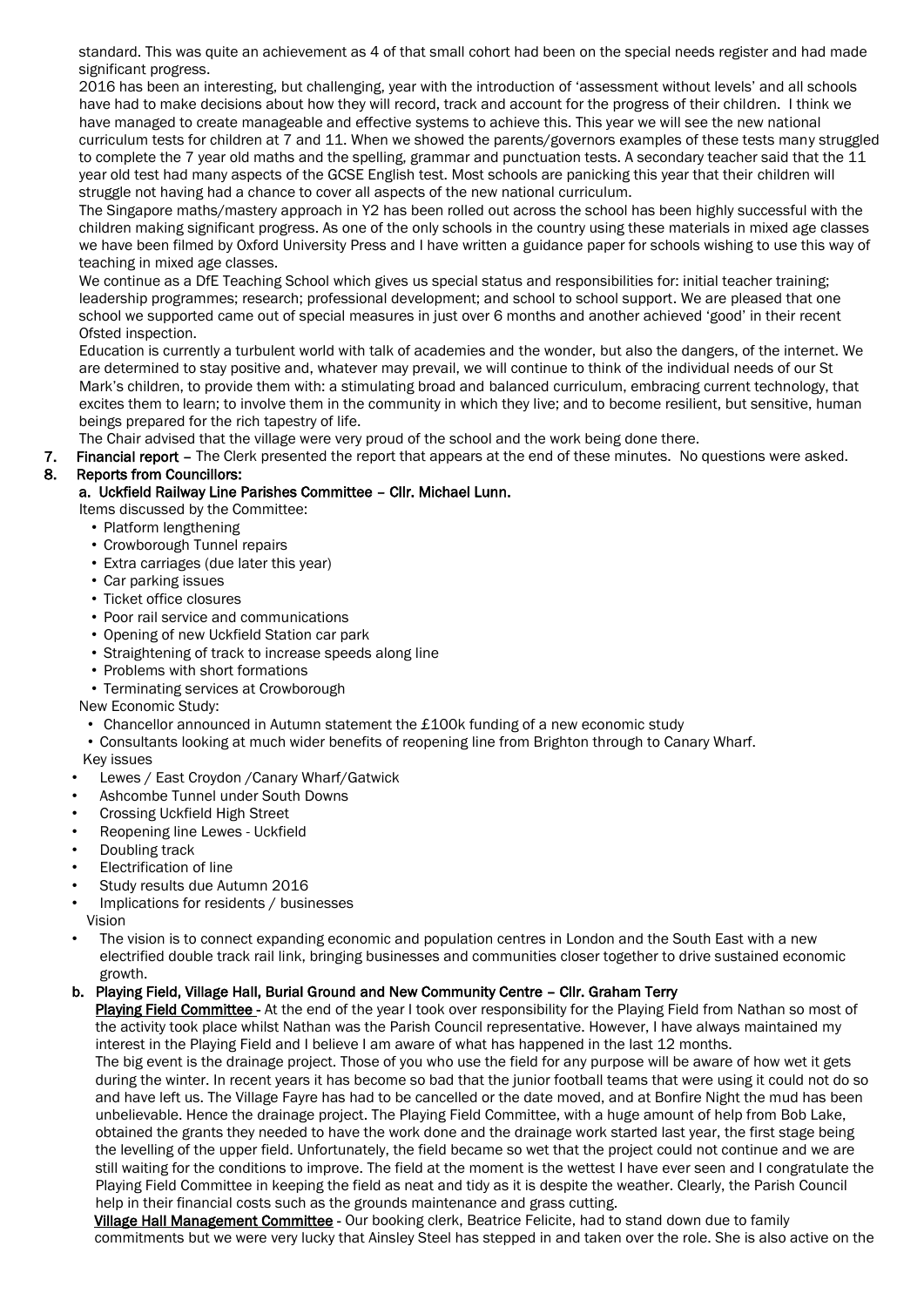School Friends Committee and the Village Fayre Committee so we were very grateful that she could find the time. The Committee are still aiming to keep the old Hall going until we can get a new hall built and this often seems to mean that we are wasting money – not so, we have to ensure the building is safe and reasonable to use. We can do nothing about its basic structure but can make it a pleasant place to hold events. Among the things that were done during the year, the main floor was cleaned, sanded and re-sealed.

 The TN22 and TN22plus clubs continue to provide a regular weekly meeting point for elderly residents and have been so successful that similar clubs are starting in other local villages.

 I must give our thanks to the Committee, particularly Janet Tourell, who work extremely hard to keep the facility going and spend a lot of their own time cleaning, applying for grants, running fund-raising events etc and without them the facility would become unusable.

The Burial Ground - Like the rest of the country the burial ground has suffered from the wet weather and at the moment is extremely wet. However, it remains a little sanctuary within the village and, judging by the new flowers on many graves, is visited regularly by the relatives of those laid to rest there. We have to maintain the area all the time and hope to pay for this from the burial income. The last 12 months have been a quiet period with no new burials so our costs have exceeded the income.

 New Community Centre Committee - Even our efforts to move forward with the plans based on using Permitted Development Rights could not move forward so, again, we have had to change our views and having obtained a small grant we went to a consultant to see about a different approach. As a result of this we are going down a different route involving a designation of Hadlow Down as a Neighbourhood Area and the subsequent use of a Community Right to Build Order. Community Right to Build Orders are part of the government's localism plans and simply put they let the community decide whether a building project is right for the community. Of course, as you can imagine it is not quite that simple but it is a way by which we can achieve what we want. The Neighbourhood Area request has been submitted to Wealden and the process of consultation has started. You may have seen this in the Parish Magazine or on the Wealden or Hadlow Down websites. If you have views please pass them through to Wealden as the articles explain.

#### c. Parish Planning Panel, Police and Neighbourhood Watch – Cllr. Damon Wellman Neighbourhood Watch and Crime:

 The Hadlow Down online website is a registered Neighbourhood Watch co-ordinator and does a fantastic job of keeping the public informed of any reported incidents in and around Hadlow Down. Statistically Hadlow Down has one of the lowest reported crime rates both nationally and within Wealden, but that does not make it any more comfortable for the few residents that are unlucky enough to be the victims, so we must not take our eye off the ball for a second, continue to be vigilant and report any suspicious activity, persons or vehicles. The two most common criminal activities in our area are still outbuilding and shed thefts &, heating oil thefts. Distraction techniques for burglaries are still being reported in Wealden, so keeping things secure and always being vigilant goes a long way to avoiding being a victim of these crimes.

 This is especially relevant now and going forward as we are facing a situation where, due to funding cuts, the police will not always be able to attend to matters that do not constitute a 'threat to life'. Also more Police stations are set to close to meet those funding cuts, thus making response times to rural areas likely to increase.

#### Planning:

 Changes to the National Planning Framework - This year sees more changes to broaden planning with the aim of further development, mainly around new housing.

The direction of the new planning guidance is:

- broadening the definition of affordable housing, to expand the range of low cost housing opportunities for those aspiring to own their new home;
- Increasing residential density around commuter hubs, to make more efficient use of land in suitable locations
- Supporting sustainable new settlements, development on brownfield land and small sites, and delivery of housing allocated in plans
- Supporting delivery of starter homes.

Further on planning from Julian.

 d. Wealden District Association of Local Councils, Planning and Tree Warden – Cllr. Julian Michaelson-Yeates Planning:

 You have heard from Damon about changes to the National Planning Framework. It's the policy that sets out the Government's planning policies for England and how these are to be applied by local authorities such as Wealden. Over the course of the year, both Damon and I have attended briefing and training sessions aimed at updating Parish Councils on changes to this framework.

 The Government are becoming increasingly aware of the acute housing shortage hence the changes to the framework. Increasingly, there is a presumption in favour of sustainable development for brownfield sites. Small sites adjacent to settlement boundaries are to be supported if they are sustainable.

 Fortunately for Hadlow Down, we aren't viewed as being a sustainable village. Our public transport links are poor and we have relatively few services locally, car ownership is a necessity. We also remain in the Ashdown Forest special protection area. Consequently, any new build needs to take into account the net traffic contribution to the area. In the parish, we had another busy year with 17 applications of various types (mainly extensions, windows, stables and entrances) of which 12 were approved.

We had a major application in terms of Wilderness Wood that attracted as much support as it did objections from across the village. The owners Dan and Emily did a lot to keep everyone informed with their presentation evenings for villagers as well as presenting to the Parish Council. The application went to the Wealden Planning Committee twice, the second time with a smaller scheme being approved with conditions for noise control in respect of the event side of the business. We are pleased that Dan and Emily can now progress with their plans to move the Wood onto a new phase and we wish them every success.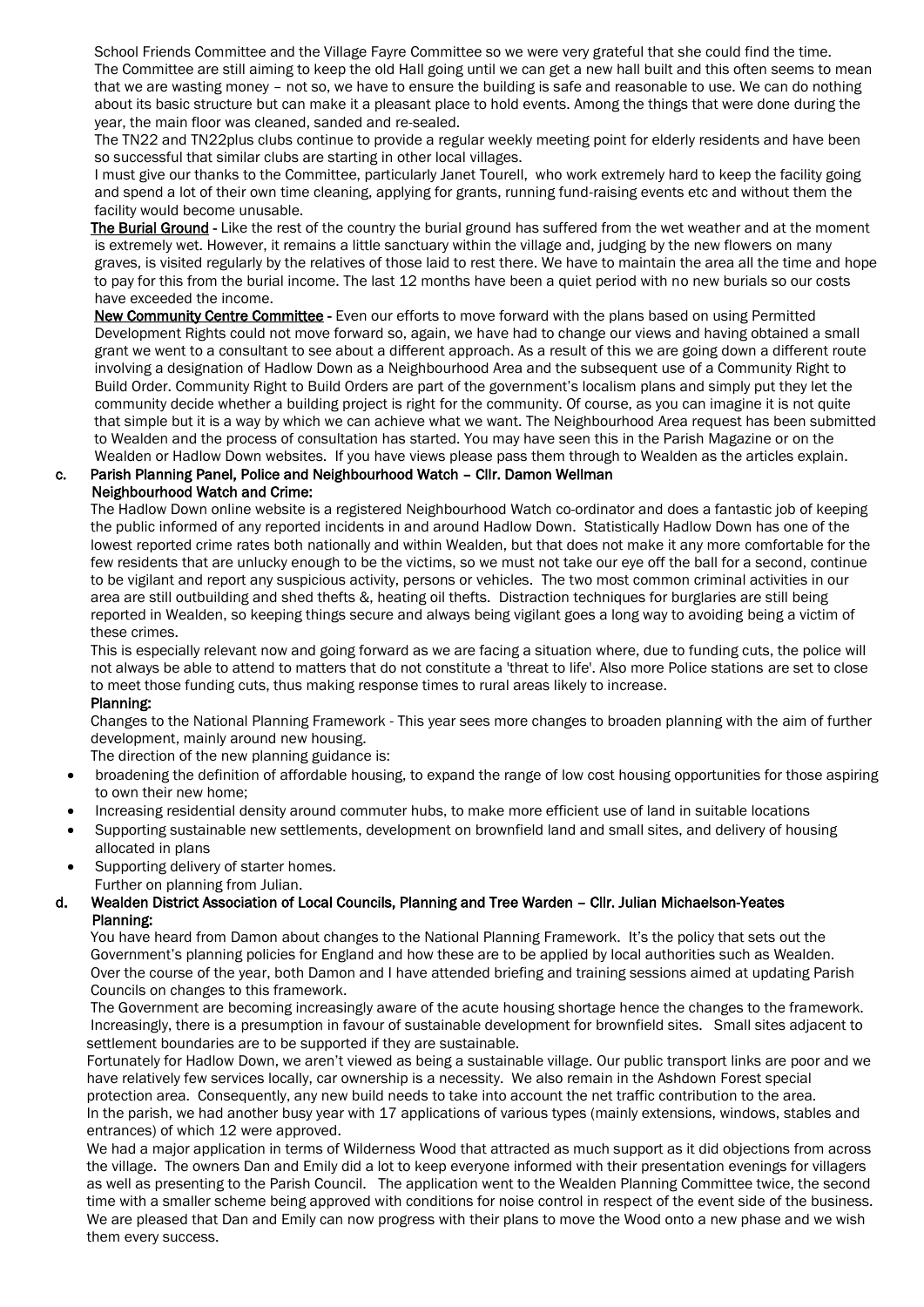Not all applications are as successful, as you can see over the course of the year 5 applications were refused, there were 3 enforcements and 1 planning inquiry.

#### **Trees**

 Staying with the planning theme, some of you may not be aware but there are a large number of trees in the parish with Tree Protection Orders or TPO's.

 It's an offence to cut down, top, lop, uproot, willfully damage or destroy a protected tree without permission. You should know from your land charges search when you buy a property if any of the trees on the property are listed. If you are unsure, then phone Wealden with the longitude or latitude position of the tree (you can use Google Earth for this) and they will happily let you know.

 If you wish to carry out any form of work on a protected tree, then you are required to submit a tree works order for approval before work can commence. Any reputable tree surgeon will be fully aware of this, just ask for their advice on how to proceed.

 On the subject of trees, the Parish Council commissioned a tree survey for the playing field. There are quite a number of trees running along the boundary of the field. As landowners we have a legal responsibility to ensure that the playing field is a safe place. A number of the trees required work to ensure that they were safe. As ever, we are indebted to the Playing Field Committee who have been very helpful in undertaking some of the remedial tree work on our behalf. WDALC

 WDALC is the Wealden District Association of Local Councils, in effect it's a liaison group between the Parish Councils across the Weald and Wealden District Council. The meetings are held quarterly and are a very useful communication channel between the Parish and the District Council , Fire and Police on key issues of the moment.

 Unfortunately, the last 12 months there have been some pretty difficult conversations, mostly related to cuts by the Police which involve the withdrawal of PCSO's from more rural areas to focus on policing priorities in towns along the coastal belt. The driver of course is the £57M of cuts to Sussex Police over the next 3 years. The property portfolio is also being reviewed with Crowborough, Uckfield and Heathfield being targeted for station consolidation. We have been assured by Sussex Police that the North Weald will retain a response centre but there may not be a station presence in all of these towns.

 The consultation of the new local Plan was also heavily discussed. The new house targets in the plan particularly impact towns and villages in the South Weald. Having said that large numbers of houses are targeted for Mayfield and Heathfield. Uckfield of course has already had 1,000 houses approved.

 The condition of the roads is always a pretty hot topic. ESCC have recently awarded a new 7 year highways maintenance contract to Costain. Of course, the basis of the new contract is also part of a large cost cutting exercise being undertaken by ESCC so we will watch with interest to see if there are service improvements as promised.

#### e. Emergency Plan, Highways and Rights of Way and Strengthening Local Relationships meetings – Cllr. Iain Turner **Highways**

 It's been a busy period on this front and at times it has felt like a front. With the wet winter there have been lots of issues with regard to drainage problems throughout the Parish. Some of these have been or are being resolved (one by members of the Parish Council actually going out and digging out a blocked ditch themselves) and some had resolved themselves by the time highways got round to inspecting. In fairness to them, there were an exceptionally high volume of incidents for the stewards to attend. One notable location is the A272 junction with Tinkers Lane. We have made some progress in getting Highways to agree that there is a problem and a solution needs to be found which they are now working on. Watch this space!

 We are making some progress with pushing for the repairs to the surface at the junction of the A272 and A267, partly thanks to Cllr Galley joining the fray. The good news is that it was repaired on 14/4 along with several other jobs we have been pushing.

 As well as the obvious financial factors, part of the problem appears to be that there is a transition going on where a different contractor is taking over the highways responsibility so we are in a bit of a "limbo" period. We will however continue to pursue issues both existing and new.

 People can help by logging onto 'Fix My Street' and reporting problems. Try to be specific about location, attach pictures if you can and by all means still report the problem even if someone else has done the same.

#### Emergency Plan

 I am currently working on a new Emergency Plan that will be designed for any incident large or small. It will just be a case of the incident being evaluated and then the appropriate level of response being employed by the Emergency Team. To assist this we are circulating a new Resource survey with the Parish Magazine and there are also some available here for people to take and/or even complete and leave tonight.

#### 9. Chair's Report

 At the 2015 Annual Assembly I was very happy to announce that we had a full complement of Councillors (7) – however, things have moved on and two Councillors have resigned during the year: Clare Emsden and Nathan James and I would like to extend my thanks to both of them for their very hard work over the previous 4-5 years and their extremely valuable contribution towards the PC. We have managed to 'persuade' a new Councillor Iain Turner to join us and I am very grateful to him for his contribution so far and, I hope, into the future. We are still looking for a further willing volunteer to join us and therefore if anyone is interested, please contact either Helen or myself for further details. Being a Councillor does mean a commitment as there is a lot to read as well as attending the various meetings, however, I am sure my fellow Councillors would agree – it is very important for us that Hadlow Down continues to have a 'voice' in topics that affect all the parishioners and therefore hope that you all will continue to support us. As always, I have to extend my sincere thanks to my fellow Councillors for their help and support which sometimes goes above and beyond the prescribed role.

 In the past year, the Parish Council have completed the purchase of the access land to the Playing Field from the St Marks School Trust (part of the Church). This had been a long drawn out process but was finally achieved. We are now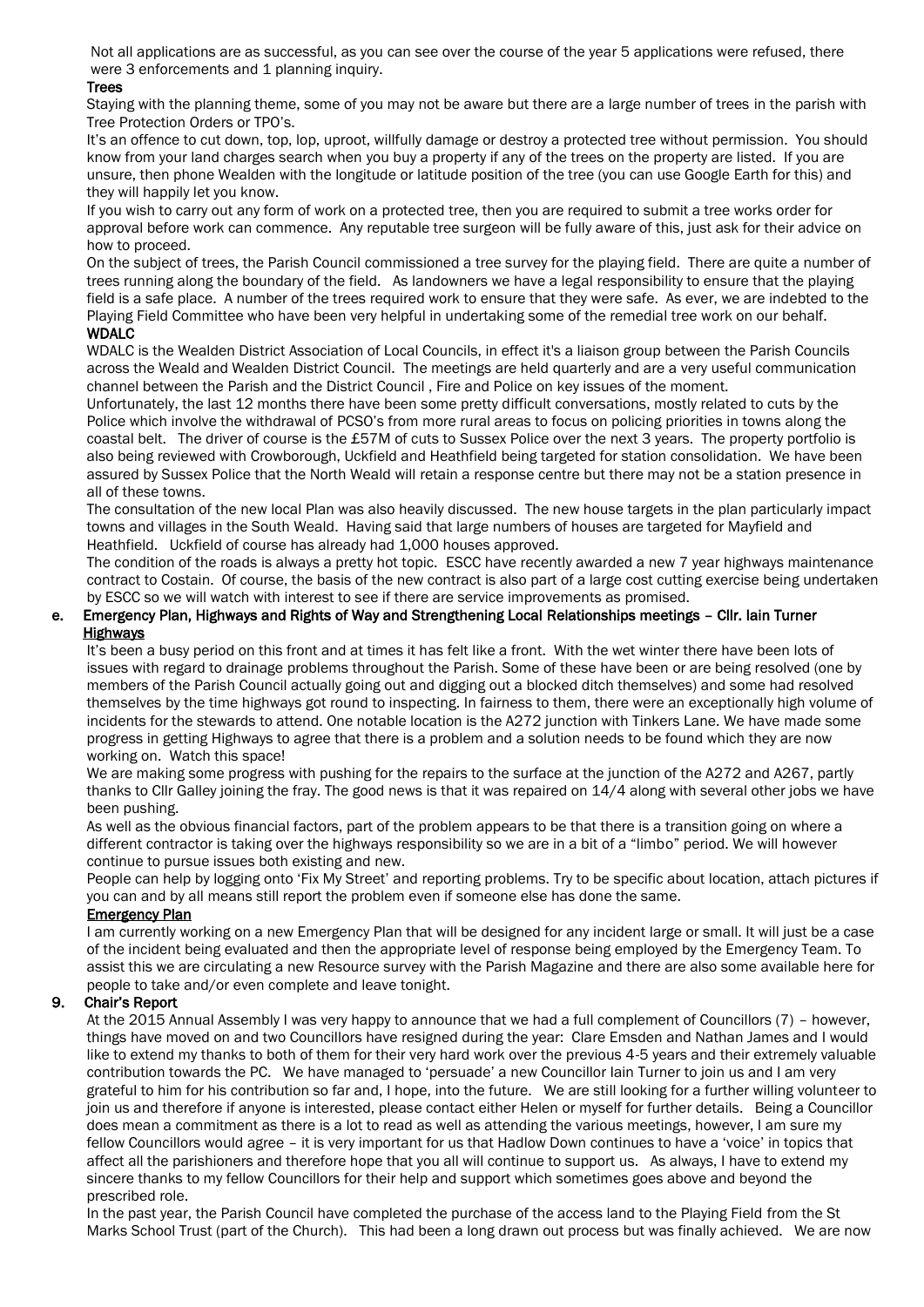in the process of extending the Playing Field Committee's lease to cover the additional part of the land. As stated before, the land itself and the fact that we now own the access to the main playing field area will be a great asset for the village. Many of you will also see that we have purchased a defibrillator which is attached to the village hall outside the front door (please have a look as you go out). This is for the use of anyone in the village who may need it (hopefully not often) and is meant to be fool-proof to use and we would like to ensure that as many people as possible know that it is available. You have heard from both ESCC, Wealden DC, the Police, etc that their funding from central government has and will continue to be cut dramatically and therefore they are having to re-prioritise and focus their spending. We are all aware that we spend a lot of money on our Council Tax each year and should have expectations of the kind of service that we should get from that money – however, there are areas where we can do some self-help such as: picking up litter when you see it, picking up your dog's poo AND disposing of it in the bins provided, clearing the entrances to ditches and gullies near your property, etc – I have to emphasise that this should only be done if it is safe to do so.

 Last but not least, I would like to thank our Clerk, Helen Johnson, who continues to work in an extremely professional and efficient capacity to support the Council. The PC are aware that we are extremely lucky to have her and are grateful for the support that we and the village receive from her services.

### 10. Questions from the floor:

 A member of the public asked about a tree condition survey for the oak tree in Hut Lane and it was confirmed that the Parish Council were advised by the developer that one would be undertaken as part of their planning application. A member of the public asked about the rubbish that had been left on the land south of the Village Hall, the Clerk confirmed that WDC would be contacting the landowner.

 A discussion was held on the state of Hut Lane and the problems with parking in the area, the Parish Council were asked if they could adopt the lane and the Chair advised that the Parish Council would look into this.

 A member of the public gave a vote of thanks to the Chair and the Parish Council for all their work. He also thanked Wendy Neill for her work on the Parish Magazine, Janet Tourell as chair of the Village Hall committee and all societies and committees for improving the quality of life of villagers and thanked the district and county councillors for all their work.

DRAFT FINAL ACCOUNTS

#### 11. Closure of business

*.* The meeting closed at 8:50pm when those present enjoyed refreshments provided by the Council.

|                                          |                     | 2015-16   |                     |           |
|------------------------------------------|---------------------|-----------|---------------------|-----------|
| <b>INCOME</b><br>Balance brought forward | 2014-15<br>5,372.07 |           | 2015-16<br>3,372.07 |           |
| Precept                                  | 27,887.00           |           | 28,562.00           |           |
| Arlington PC broadband & tel. use        | 235.88              |           | 120.10              |           |
| Arlington PC LCR subs & stationery       | 9.55                |           |                     |           |
| <b>Burial ground</b>                     | 710.00              |           | 130.00              |           |
| VAT reclaimed                            | 1,332.26            |           | 1,270.56            |           |
| Refund of overpayment from WDC           | 142.56              |           |                     |           |
| ESCC contribution for fingerpost costs   |                     |           | 205.00              |           |
| Rent for playing field                   |                     |           | 1.50                |           |
| Refund of bank fee                       |                     |           | 25.00               |           |
| Loan                                     |                     |           | 9,975.00            |           |
| Transfer from reserves                   | 556.00              |           | 9,825.00            |           |
| <b>Total</b>                             | 36,245.32           | 36,245.32 | 53,486.23           | 53,486.23 |
| <b>EXPENDITURE</b>                       |                     |           |                     |           |
| Clerk's salary                           | 10,232.90           |           | 10,453.82           |           |
| Clerk's training                         | 68.38               |           | 275.33              |           |
| Administration                           | 1,299.33            |           | 999.46              |           |
| PC insurance                             | 289.43              |           | 265.00              |           |
| Subscriptions                            | 415.58              |           | 667.42              |           |
| Grants                                   | 2,010.00            |           | 3,509.00            |           |
| s.137 grants                             | 150.00              |           |                     |           |
| Hire of hall                             | 400.00              |           | 506.00              |           |
| Audit                                    | 311.30              |           | 326.30              |           |
| Councillor's travelling expenses         |                     |           | $\overline{a}$      |           |
| Maintenance of Burial Ground             | 1,598.00            |           | 1,010.00            |           |
| Litter & dog bin emptying                | 1,329.95            |           | 1,424.10            |           |
| Parish Projects Plan                     | 66.65               |           | 1,131.00            |           |
| Fingerpost maintenance                   | 660.00              |           |                     |           |
| Chairmen's expenses                      | 130.82              |           | 125.52              |           |
| Parish Magazine                          | 250.00              |           |                     |           |
| Councillor's training                    | 120.00              |           | 130.00              |           |
| Chair and Councillor's allowance         |                     |           |                     |           |